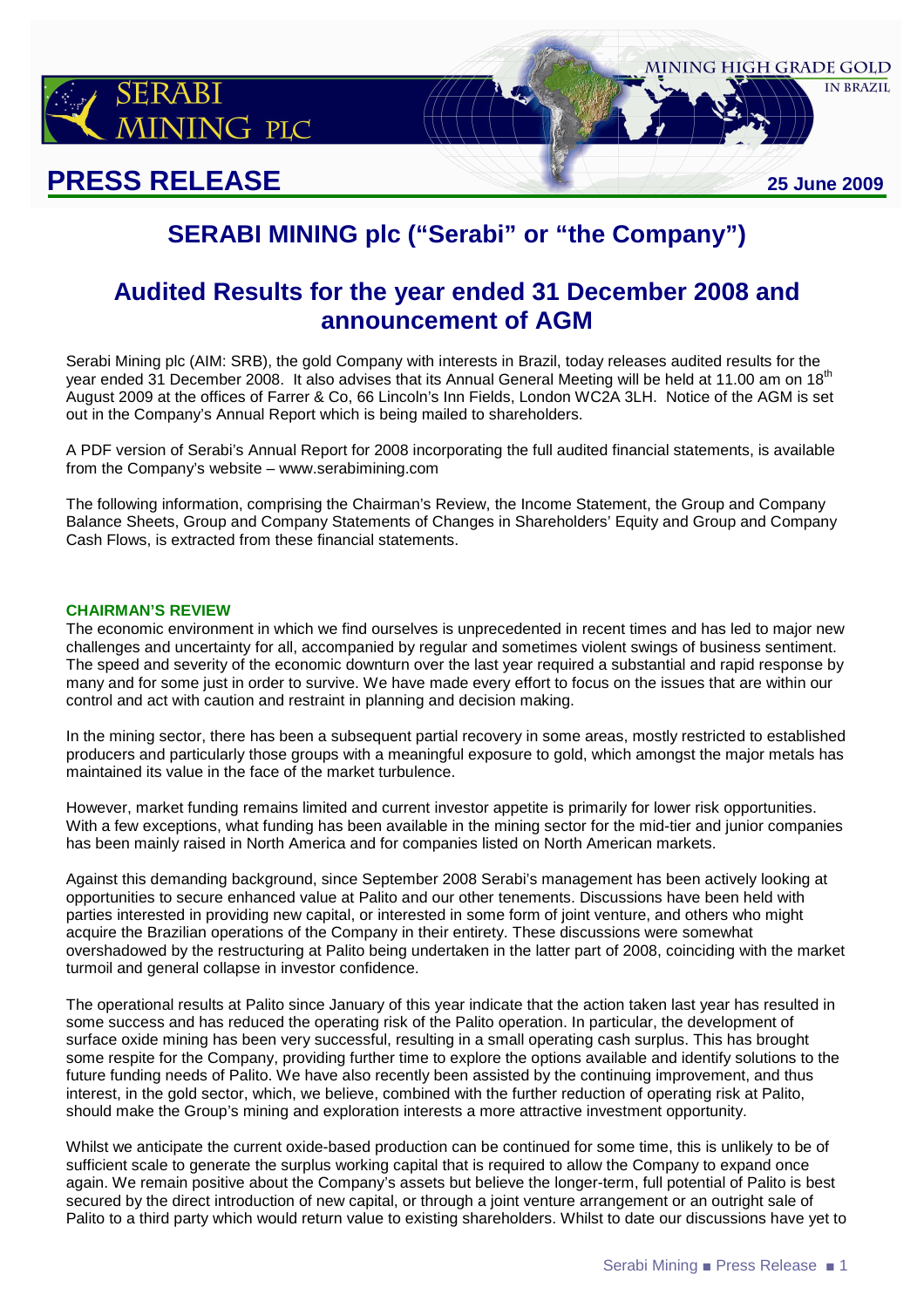result in a transaction, in an improved environment we believe that our perseverance will eventually allow us to achieve our objectives.

The mining problems at Palito unfortunately overshadowed what was a highly successful year in exploration. Whilst the need to suspend underground mining at Palito was a major setback for the Company, we remain confident of the area's considerable potential that last year's exploration results point to and that, with detailed evaluation, this could form the basis of a viable and valuable operation going forward. In the meantime, we will continue to develop the gold production potential of the oxide deposits at Palito and so far as we able further expand the known oxide resource base, with a view to extending and possibly slowly growing the scale of the current operations.

Last year turned out to be very difficult for Serabi and the current position is a disappointment to us all. However, throughout this period there has been a core group of management and employees who have worked diligently through the issues and endeavoured to take the necessary actions to preserve the assets and to re-build value. I am grateful for the dedication and tenacity that they have shown in difficult times. Their loyalty and teamwork, combined with improved market and operating conditions, give me reason to be more optimistic for the future.

#### **Enquiries:**

#### **Serabi Mining plc**

| <b>Graham Roberts</b>   | Tel: 020 7246 6830    |
|-------------------------|-----------------------|
| Chairman                | Mobile: 07768 902 475 |
| <b>Clive Line</b>       | Tel: 020 7246 6830    |
| <b>Finance Director</b> | Mobile: 07710 151 692 |

Email: contact@serabimining.com Website: www.serabimining.com

#### **Beaumont Cornish Limited**  Nominated Adviser and Broker

Roland Cornish Tel: 020 7628 3396 Michael Cornish Tel: 020 7628 3396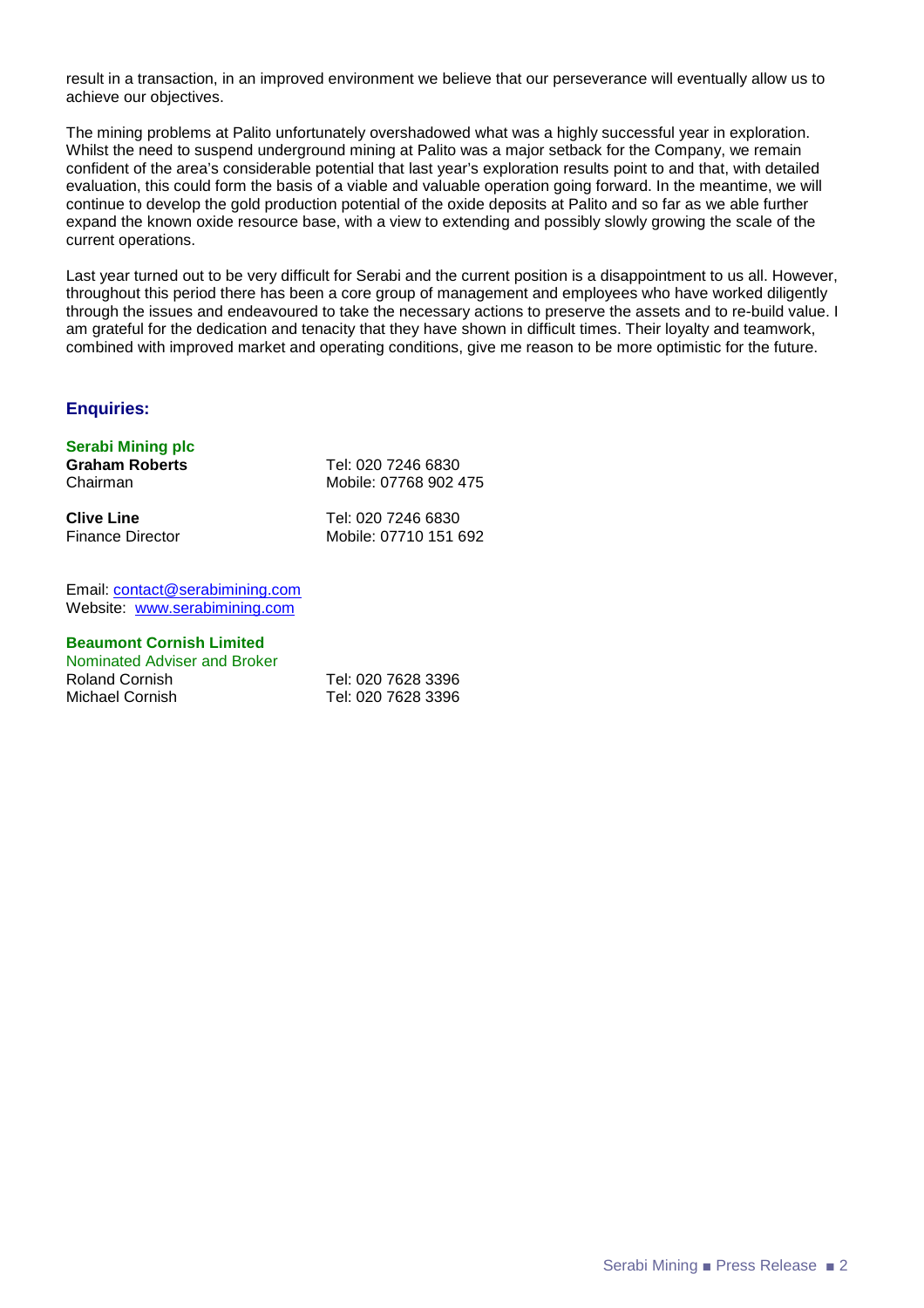## **Consolidated Income Statement**

For the year ended 31 December 2008

|                                                                 | Group                        |               |  |
|-----------------------------------------------------------------|------------------------------|---------------|--|
|                                                                 | For the year<br>For the year |               |  |
|                                                                 | ended 31                     | ended 31      |  |
|                                                                 | December                     | December      |  |
| (expressed in US\$)                                             | 2008                         | 2007          |  |
|                                                                 |                              |               |  |
| Revenue                                                         | 16,523,577                   | 25,099,118    |  |
| Operating expenses                                              | (16, 964, 067)               | (19,708,212)  |  |
| (Loss)/profit from mining operations                            | (440, 490)                   | 5,390,906     |  |
| Administration expenses                                         | (3,740,134)                  | (3,446,849)   |  |
| Share-based payments                                            | (123, 498)                   | (177, 913)    |  |
| Write-off of past exploration costs                             | (1, 174, 269)                | (628,066)     |  |
| Gain on asset disposals                                         | 11,804                       |               |  |
| Depreciation of plant and equipment                             | (2, 132, 633)                | (1,530,243)   |  |
| Depreciation of mine asset                                      | (997, 473)                   | (795,878)     |  |
| Loss on ordinary activities before interest and other<br>income | (8,596,693)                  | (1, 188, 043) |  |
| Foreign exchange (loss)/gain                                    | (1,629,138)                  | 1,725,397     |  |
| Interest payable                                                | (1, 219, 107)                | (1, 119, 116) |  |
| Interest receivable                                             | 471,283                      | 586,969       |  |
| (Loss)/profit on ordinary activities before taxation            | (10, 973, 655)               | 5,207         |  |
| Taxation                                                        |                              | (128, 086)    |  |
| Loss on ordinary activities after taxation                      | (10, 973, 655)               | (122,879)     |  |
| Loss per ordinary share (basic and diluted)                     | (7.83c)                      | (0.10c)       |  |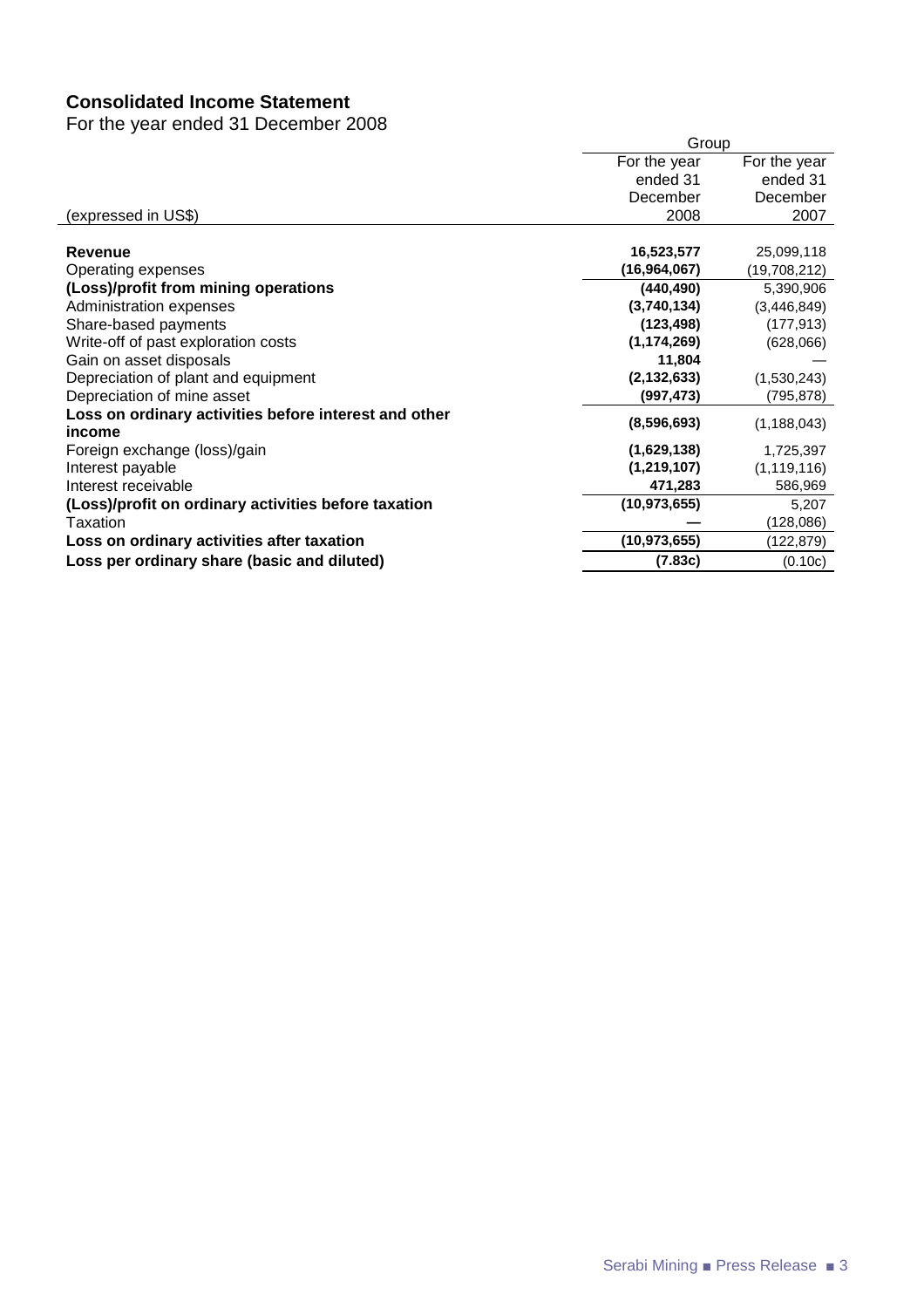## **Balance Sheets**

As at 31 December 2008

|                                              | Group        |             | Company        |             |
|----------------------------------------------|--------------|-------------|----------------|-------------|
| (expressed in US\$)                          | 2008         | 2007        | 2008           | 2007        |
|                                              |              |             |                |             |
| <b>Non-current assets</b>                    |              |             |                |             |
| Goodwill                                     | 1,752,516    | 1,752,516   |                |             |
| Development and deferred exploration costs   | 5,351,921    | 13,254,658  | 949,527        | 1,112,164   |
| Property, plant and equipment                | 31,620,364   | 25,831,006  | 1,463,120      | 1,877,933   |
| Investments in subsidiaries                  |              |             | 10,126,330     | 17,339,256  |
| Other receivables                            |              |             | 16,976,355     | 17,536,972  |
| <b>Total non-current assets</b>              | 38,724,801   | 40,838,180  | 29,515,332     | 37,866,325  |
| <b>Current assets</b>                        |              |             |                |             |
| Inventories                                  | 931,413      | 3,341,954   |                |             |
| Trade and other receivables                  | 992,698      | 1,903,452   | 646,046        | 8,728       |
| Prepayments                                  | 1,401,627    | 2,118,158   | 47,050         | 73,688      |
| Cash at bank and in hand                     | 1,538,956    | 18,629,402  | 1,516,250      | 18,526,555  |
| <b>Total current assets</b>                  | 4,864,694    | 25,992,966  | 2,209,346      | 18,608,971  |
| <b>Current liabilities</b>                   |              |             |                |             |
| Trade and other payables                     | 3,197,543    | 4,163,638   | 539,190        | 567,021     |
| Accruals                                     | 136,762      | 87,111      | 136,762        | 87,111      |
| Interest bearing liabilities                 | 1,046,936    | 839,986     |                |             |
| <b>Total current liabilities</b>             | 4,381,241    | 5,090,735   | 675,952        | 654,132     |
| <b>Net current assets</b>                    | 483,453      | 20,902,231  | 1,533,394      | 17,954,839  |
| <b>Total assets less current liabilities</b> | 39,208,254   | 61,740,411  | 31,048,726     | 55,821,164  |
| <b>Non-current liabilities</b>               |              |             |                |             |
| Trade and other payables                     | 25,467       | 39,896      |                |             |
| Provisions                                   | 735,905      | 920,135     |                |             |
| Interest bearing liabilities                 | 182,340      | 376,132     |                |             |
| <b>Total non-current liabilities</b>         | 943,712      | 1,336,163   |                |             |
| <b>Net assets</b>                            | 38,264,542   | 60,404,248  | 31,048,726     | 55,821,164  |
|                                              |              |             |                |             |
| <b>Equity</b>                                |              |             |                |             |
| Called up share capital                      | 25,285,679   | 25,285,679  | 25,285,679     | 25,285,679  |
| Share premium reserve                        | 33,402,649   | 33,402,649  | 33,402,649     | 33,402,649  |
| Option reserve                               | 3,061,095    | 2,923,543   | 3,061,095      | 2,923,543   |
| <b>Translation reserve</b>                   | (7,803,738)  | 3,499,865   |                |             |
| Profit and loss account                      | (15,681,143) | (4,707,488) | (30, 700, 697) | (5,790,707) |
| <b>Equity shareholders' funds</b>            | 38,264,542   | 60,404,248  | 31,048,726     | 55,821,164  |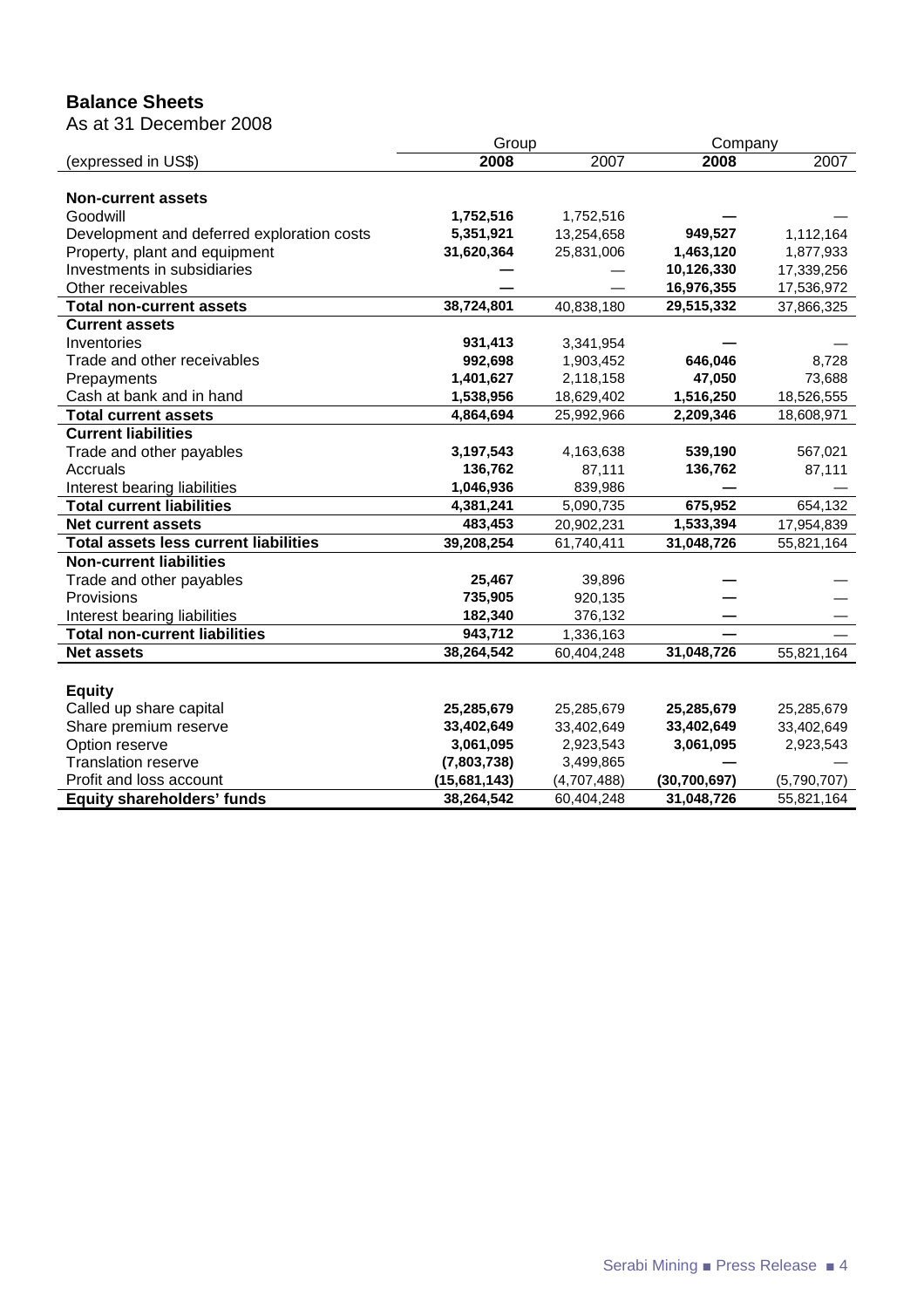### **Statements of Changes in Shareholders' Equity**

For the year ended 31 December 2008

|                                   |            |             | Share      |              |                |                |
|-----------------------------------|------------|-------------|------------|--------------|----------------|----------------|
| (expressed in US\$)               | Share      | Share       | option     | Translation  | Profit and     |                |
| Group                             | Capital    | premium     | reserve    | reserve      | loss account   | Total equity   |
| <b>Equity shareholders' funds</b> |            |             |            |              |                |                |
| at 31 December 2006               | 19,338,351 | 15,351,674  | 2,818,722  | 382,502      | (4,693,443)    | 33,197,806     |
| Foreign currency adjustments      |            |             |            | 3,117,363    |                | 3,117,363      |
| Loss for year                     |            |             |            |              | (122,879)      | (122, 879)     |
| Total recognised profit/(loss)    |            |             |            |              |                |                |
| for the year                      |            |             |            | 3,117,363    | (122, 879)     | 2,994,484      |
| Share option expense              |            |             | 213,655    |              |                | 213,655        |
| Issue of ordinary shares          | 5,884,593  | 19,419,158  |            |              |                | 25,303,751     |
| Conversion of options             | 62,735     | 31,368      | (108, 834) |              | 108,834        | 94,103         |
| Share issue expenses              |            | (1,399,551) |            |              |                | (1,399,551)    |
| <b>Equity shareholders' funds</b> |            |             |            |              |                |                |
| at 31 December 2007               | 25,285,679 | 33,402,649  | 2,923,543  | 3,499,865    | (4,707,488)    | 60,404,248     |
| Foreign currency adjustments      |            |             |            | (11,303,603) |                | (11,303,603)   |
| Loss for year                     |            |             |            |              | (10, 973, 655) | (10, 973, 655) |
| Total recognised loss for the     |            |             |            |              |                |                |
| year                              |            |             |            | (11,303,603) | (10, 973, 655) | (22, 277, 258) |
| Share option expense              |            |             | 137,552    |              |                | 137,552        |
| <b>Equity shareholders' funds</b> |            |             |            |              |                |                |
| at 31 December 2008               | 25,285,679 | 33,402,649  | 3,061,095  | (7,803,738)  | (15,681,143)   | 38,264,542     |

| (expressed in US\$)<br>Company    | Share<br>Capital | Share<br>premium | Share option<br>reserve | Profit and<br>loss account | Total equity |
|-----------------------------------|------------------|------------------|-------------------------|----------------------------|--------------|
| <b>Equity shareholders' funds</b> |                  |                  |                         |                            |              |
| at 31 December 2006               | 19,338,351       | 15,351,674       | 2,818,722               | (4,223,446)                | 33,285,301   |
| Loss for year                     |                  |                  |                         | (1,676,095)                | (1,676,095)  |
| Share option expense              |                  |                  | 213,655                 |                            | 213,655      |
| Issue of ordinary shares          | 5,884,593        | 19,419,158       |                         |                            | 25,303,751   |
| Conversion of options             | 62.735           | 31.368           | (108, 834)              | 108,834                    | 94,103       |
| Share issue expenses              |                  | (1,399,551)      |                         |                            | (1,399,551)  |
| <b>Equity shareholders' funds</b> |                  |                  |                         |                            |              |
| at 31 December 2007               | 25,285,679       | 33.402.649       | 2,923,543               | (5,790,707)                | 55,821,164   |
| Loss for year                     |                  |                  |                         | (24,909,990)               | (24,909,990) |
| Share option expense              |                  |                  | 137,552                 |                            | 137,552      |
| <b>Equity shareholders' funds</b> |                  |                  |                         |                            |              |
| at 31 December 2008               | 25,285,679       | 33,402,649       | 3,061,095               | (30,700,697)               | 31,048,726   |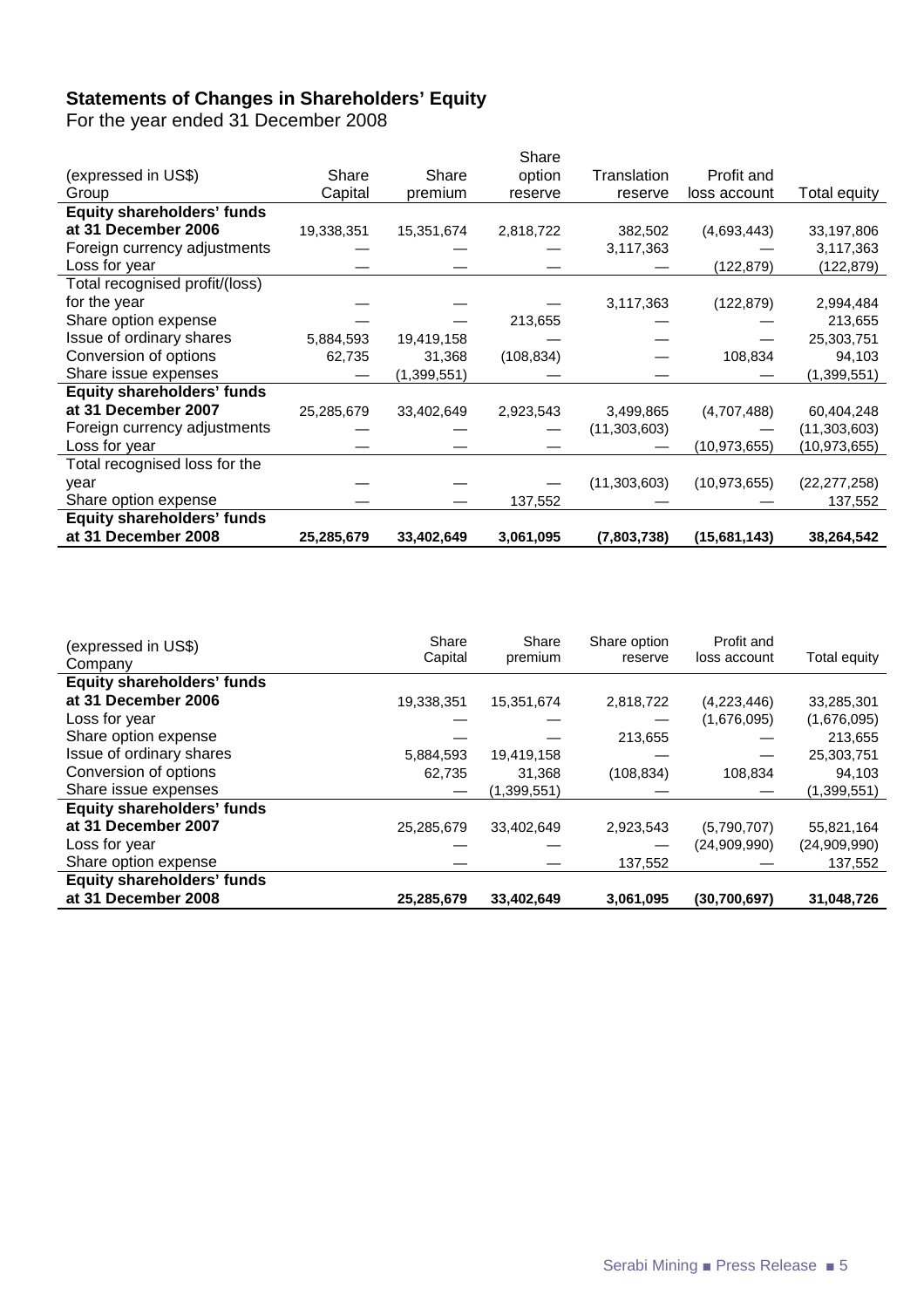### **Cash Flow Statements**

For the year ended 31 December 2008

|                                                 | Group          |               | Company        |               |
|-------------------------------------------------|----------------|---------------|----------------|---------------|
|                                                 | For the year   | For the year  | For the year   | For the year  |
|                                                 | ended 31       | ended 31      | ended 31       | ended 31      |
|                                                 | December       | December      | December       | December      |
| (expressed in US\$)                             | 2008           | 2007          | 2008           | 2007          |
| <b>Cash outflows from operating activities</b>  |                |               |                |               |
| Operating loss                                  | (8,596,693)    | (1, 188, 043) | (24,909,990)   | (2,341,926)   |
| Depreciation - plant, equipment and mining      |                |               |                |               |
| properties                                      | 3,130,106      | 2,326,121     | 245,992        | 210,857       |
| Impairment charges                              |                |               | 21,528,139     |               |
| Option costs                                    | 123,498        | 177,913       | 123,497        | 177,913       |
| Write-off of past exploration costs             | 1,174,269      | 628,066       | 265,855        | 16,546        |
| Interest paid                                   | (1,219,107)    | (1, 119, 116) | (158, 314)     | (6, 562)      |
| Foreign exchange                                | (1,496,018)    | (968, 729)    | 1,641,927      | 96,565        |
| <b>Changes in working capital</b>               |                |               |                |               |
| Decrease/(increase) in inventories              | 2,024,099      | (348, 915)    |                |               |
| Decrease/(increase) in receivables, prepayments |                |               |                |               |
| and                                             |                |               |                |               |
| accrued income                                  | 1,049,230      | (691, 942)    | (610, 680)     | (7, 291)      |
| Increase/(decrease) in payables, accruals and   |                |               |                |               |
| provisions                                      | 3,019          | (795, 730)    | 21,820         | (354, 181)    |
| Net cash flow from operations                   | (3,807,597)    | (1,980,375)   | (1, 851, 754)  | (2,208,079)   |
| <b>Investing activities</b>                     |                |               |                |               |
| Proceeds of sale of fixed assets                | 23,393         |               |                |               |
| Purchase of property, plant and equipment       | (5,608,449)    | (1, 155, 963) | (331,089)      | (10, 747)     |
| Exploration and development expenditure         | (5,248,892)    | (6,017,472)   | (622, 649)     | (710, 356)    |
| Capital and loan investments in subsidiaries    |                |               | (13, 258, 583) | (5,894,367)   |
| Interest received                               | 471,283        | 586,969       | 471,283        | 584,621       |
| Net cash outflow on investing activities        | (10, 362, 665) | (6,586,466)   | (13,741,038)   | (6,030,849)   |
| <b>Financing activities</b>                     |                |               |                |               |
| Issue of ordinary share capital                 |                | 25,303,751    |                | 25,303,751    |
| Capital element of finance lease payments       | (1,402,482)    | (702, 689)    |                |               |
| Conversion of options                           |                | 94,103        |                | 94,103        |
| Payment of share issue costs                    |                | (1, 399, 551) |                | (1, 399, 551) |
| Net cash (outflow)/inflow from financing        |                |               |                |               |
| activities                                      | (1,402,482)    | 23,295,614    |                | 23,998,303    |
| Net (decrease)/increase in cash and cash        |                |               |                |               |
| equivalents                                     | (15, 572, 744) | 14,728,773    | (15, 592, 792) | 15,759,375    |
| Cash and cash equivalents at beginning of       |                |               |                |               |
| period                                          | 18,529,795     | 3,791,202     | 18,526,555     | 2,739,201     |
| Exchange difference on cash                     | (1, 418, 095)  | 9,820         | (1, 417, 513)  | 27,979        |
| Cash and cash equivalents at end of period      | 1,538,956      | 18,529,795    | 1,516,250      | 18,526,555    |

#### **Notes**

#### **1. General Information**

The financial information set out above for the years ended 31 December 2008 and 31 December 2007 does not constitute statutory accounts as defined in Section 240 of the Companies Act 1985, but is derived from those accounts. Whilst the financial information included in this announcement has been compiled in accordance with International Financial Reporting Standards ("IFRS") this announcement itself does not contain sufficient financial information to comply with IFRS. A copy of the statutory accounts for 2007 has been delivered to the Registrar of Companies and those for 2008 are being posted to shareholders. The full audited financial statements contained within its Annual Report and Accounts 2007 do comply with IFRS.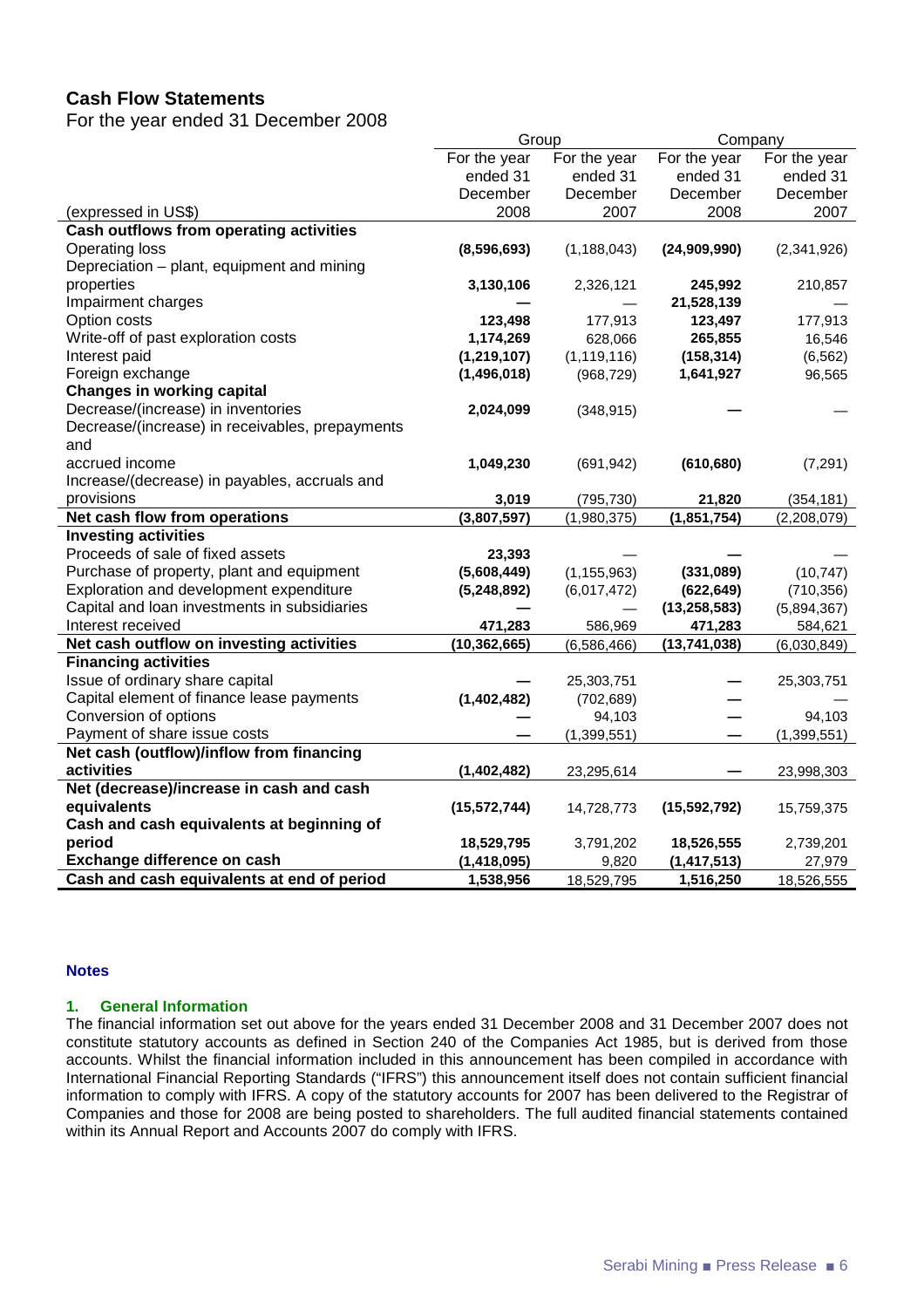#### **2. Auditors Opinion**

The auditors have issued an unqualified opinion in respect of the financial statements but have raised an Emphasis of Matter in relation to Going Concern as follows :

"In forming our opinion, which is not qualified, we have considered the adequacy of the disclosure made in note 1(a) to the financial statements concerning the Company's and the Group's ability to continue as a going concern. The group incurred a net loss of £10,973,655 during the year ended 31 December 2008 and the ability of the Company's Brazilian subsidiary to continue operations is dependent on continuing to manage its existing liabilities and maintaining current production levels, pending either the receipt of new funding or a sale of the business by the Company. These conditions, along with the other matters explained in note 1(a) to the financial statements, indicate the existence of a material uncertainty which may cast significant doubt about the Company's and the Group's ability to continue as a going concern. The financial statements do not include the adjustments that would result if the Company and the Group was unable to continue as a going concern."

The auditors issued an unqualified report in respect of the 2007 Financial Statements.

#### **3. Basis of preparation**

The financial information has been prepared in accordance with the recognition and measurement criteria of International Financial Reporting Standards ("IFRSs") and with IFRSs as adopted for use in the European Union. Attention is drawn to the detailed disclosures made in the audited Financial Statements regarding the Basis of Preparation and in particular the following disclosures extracted directly from the audited Financial Statements in respect of Going Concern and Impairment.

#### "Going Concern

Following a review of the Company's financial position and its budgets and plans, the Directors have concluded that sufficient financial resources will be available to meet the Company's current and foreseeable working capital requirements, this being a period of not less than twelve months from the date of signing these financial statements. On this basis, they consider it appropriate to prepare the financial statements on the going concern basis. The Company has received expressions of interest regarding the exploration and mining assets of the Group and in the event that the Company undertakes a sale of whole or part of the interests of its operating subsidiary this may result in an injection of liquid or tradeable assets which may significantly enhance the liquidity of the Company.

However as noted under the section Liquidity Risk in note 23, the Group as a whole has limited cash resources and whilst its gold mining operations in Brazil have been cash generative during 2009, any disruption or significant decline in the current levels of operation could have a significant affect on the Group's liquidity. The viability of the Group's operations in Brazil is dependent upon the ability to continue to manage the accrued liabilities of the subsidiary entity, to identify additional sources of ore to maintain production and any operational difficulties not adversely affecting short term cash flow or requiring an injection of capital that is beyond the limited capability of the Company to provide. The Directors are currently seeking and have held discussions regarding terms relating to new sources of finance that would provide the Group with a stronger financial base but there can be no guarantee that such funding will be forthcoming. The use of any funds raised will be dependent on the levels of funding that are available and the Directors will determine the strategy of the Group accordingly. In the meantime the Group will continue to seek to conduct its operations in a manner that will allow it to continue to at least cover the cost base of its operating subsidiary, will dispose of assets if such action is necessary and continue to exercise tight control over its available working capital. In the event that it is necessary to dispose of assets to support the activities of the Group it is possible that such disposals may be undertaken at values below current carrying values. Ultimately if it is not possible to raise additional funds from any source and the Company cannot afford to provide funds to its operating subsidiary, it may become necessary to place the Group's Brazilian subsidiary into administration, in order that the Company can continue as a going concern.

#### Impairment

The Directors have undertaken a review of the carrying value of the mining and exploration assets of the Group, and considered the implications of the operational difficulties experienced and the current operational status of Palito. Following this review they have assessed the value of the existing assets on the basis of value in use involving a future recommencement of underground mining operations which is dependent on the ability of the Group to raise future finance and to operate the mine in line with the mine plan that forms the basis of the value in use calculation. The carrying values of assets have not been adjusted to reflect a failure to raise sufficient funds, only maintaining the current levels of operation or that if a sale transaction were undertaken the proceeds may not realise the value as stated in the accounts."

#### **4. Earnings per share**

The calculation of the basic loss per share of 7.83 cents per share is based on the loss attributable to ordinary shareholders of \$10,973,655 and on the weighted average number of ordinary shares of 140,139,065 in issue during the period.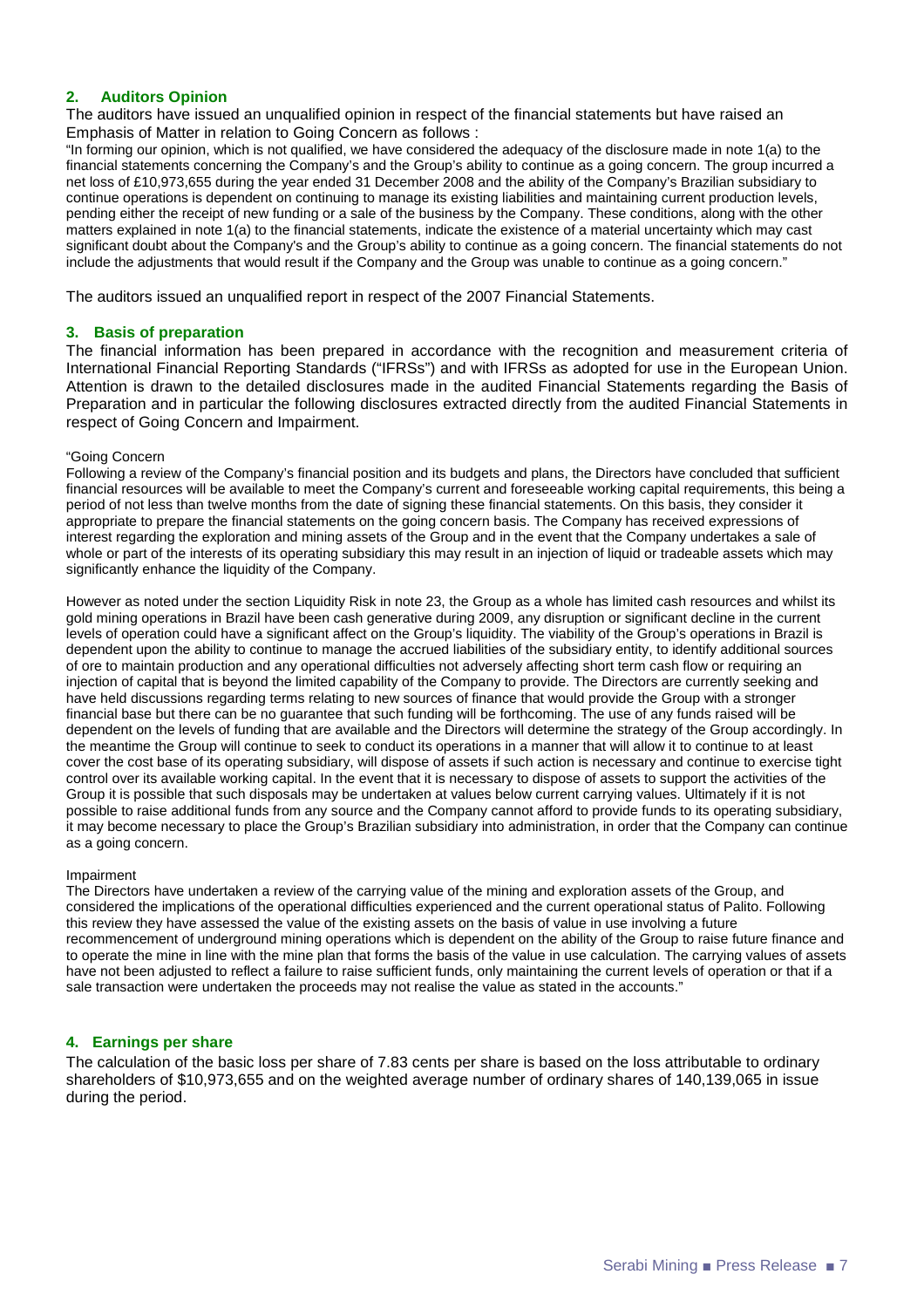#### **5. Inventories**

|                              | 31 December<br>2008<br>\$ | 31 December<br>2007<br>\$ |
|------------------------------|---------------------------|---------------------------|
| Bullion and work in progress | 100,821                   | 948,437                   |
| Consumables                  | 830,592                   | 2,393,517                 |
|                              | 931,413                   | 3,341,954                 |

#### **6. Development and Deferred Exploration costs**

|                                                        | 31 December<br>2008 | 31 December<br>2007 |
|--------------------------------------------------------|---------------------|---------------------|
|                                                        | \$                  | \$                  |
| Cost                                                   |                     |                     |
| Opening balance                                        | 13,254,658          | 6,454,074           |
| Exploration and development expenditure <sup>(1)</sup> | 5,248,892           | 6,017,472           |
| Write-off of past exploration costs                    | (1, 174, 269)       | (628,066)           |
| Exchange                                               | (1,617,946)         | 1,411,178           |
| Transfer to tangible assets (mine asset)               | (10, 359, 414)      |                     |
| Total as at 31 December 2008                           | 5,351,921           | 13,254,658          |

The value of these investments is dependent on the development of mineral deposits. The Directors having undertaken an impairment review do not consider there is any impairment to the carrying vale of Development and Deferred Exploration Costs at this time. Details of the impairment review are set out in the Group's Financial Statements.